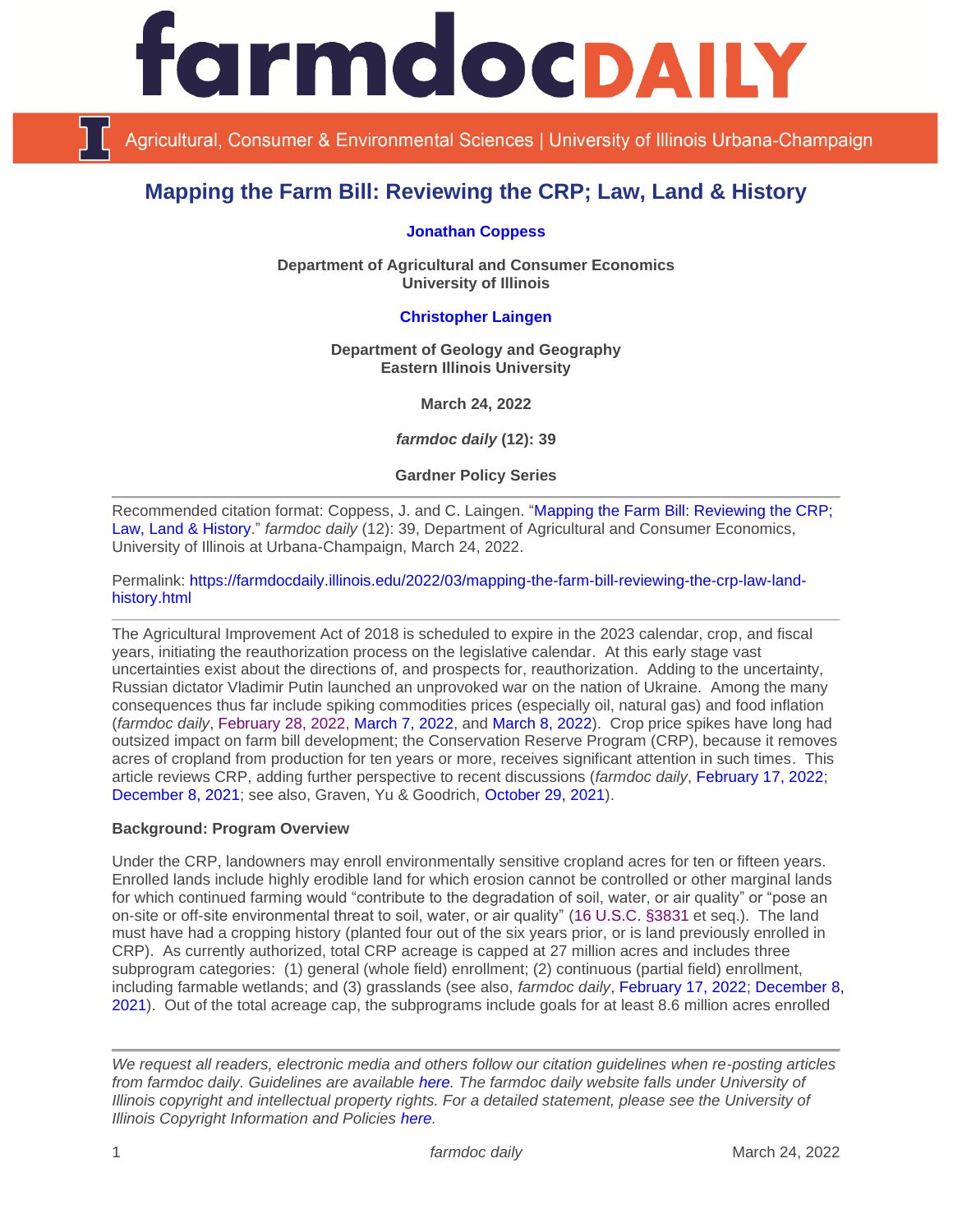under the continuous subprograms (includes 750,000 in farmable wetlands) and 2 million acres in grasslands.

Figure 1 maps CRP program acreage by subprogram based on the January 2020 data reported by FSA (USDA, FSA, [Conservation Reserve Program Statistics\)](https://www.fsa.usda.gov/programs-and-services/conservation-programs/reports-and-statistics/conservation-reserve-program-statistics/index). Figure 1 provides acreage mapped at the county level across continuous, general, farmable wetland, and grassland subprograms. Farmable wetlands are concentrated in the Prairie Pothole Region (see e.g., NRCS, [Prairie Pothole Region\)](https://www.nrcs.usda.gov/Internet/FSE_MEDIA/stelprdb1245697.jpg) and grasslands in the western Great Plains (see e.g., NRCS, [Non-Federal Grazing Land, 2017\)](https://www.nrcs.usda.gov/Internet/NRCS_RCA/maps/m14592grazing.png). General, whole field enrollment is clearly concentrated in the Great Plains, especially the southern counties that were at the epicenter of the Dust Bowl in the 1930s (see e.g., *farmdoc daily*, [October 24, 2019\)](https://farmdocdaily.illinois.edu/2019/10/the-conservation-question-part-2-lessons-written-in-dust.html). Continuous acreage is also concentrated throughout the major row-crop producing areas of the Nation (see e.g., NASS, [Corn for Grain, 2019;](https://www.nass.usda.gov/Charts_and_Maps/Crops_County/cr-pr.php) [Soybeans, 2019;](https://www.nass.usda.gov/Charts_and_Maps/Crops_County/sb-pr.php) [Winter Wheat, 2019;](https://www.nass.usda.gov/Charts_and_Maps/Crops_County/ww-pl.php) [Spring Wheat, 2019\)](https://www.nass.usda.gov/Charts_and_Maps/Crops_County/sw-pl.php). The continuous enrollment subprogram permits enrollment at any time in the fiscal year for practices such as grass waterways, filter strips, riparian buffers, wetlands buffers, saturated buffers, bioreactors or other similar water quality practices. It includes the conservation reserve enhancement program operated in partnership with States, Indian tribes or other nongovernmental organizations (CREP; [16 U.S.C. §3831a\)](https://uscode.house.gov/view.xhtml?req=granuleid:USC-prelim-title16-section3831a&num=0&edition=prelim).



Figure 2 adds perspective to the maps in Figure 1. It is a breakdown of the share of total CRP acres enrolled for each of the subcategories for the top 15 states, ranked by total CRP enrolled acres. So, for example, in January 2020, Texas had the most total acres enrolled in CRP (2.8 million), and over 88 percent were in the general program. Kansas (1.9 million) and Colorado (1.8 million) were second and third with similarly high acreage in general enrollment (82 percent and 88 percent, respectively). By comparison, Iowa's 1.7 million acres were mostly enrolled in the continuous program (67 percent) and only 27.5 percent under general enrollment, but 5.5 percent in farmable wetlands. North and South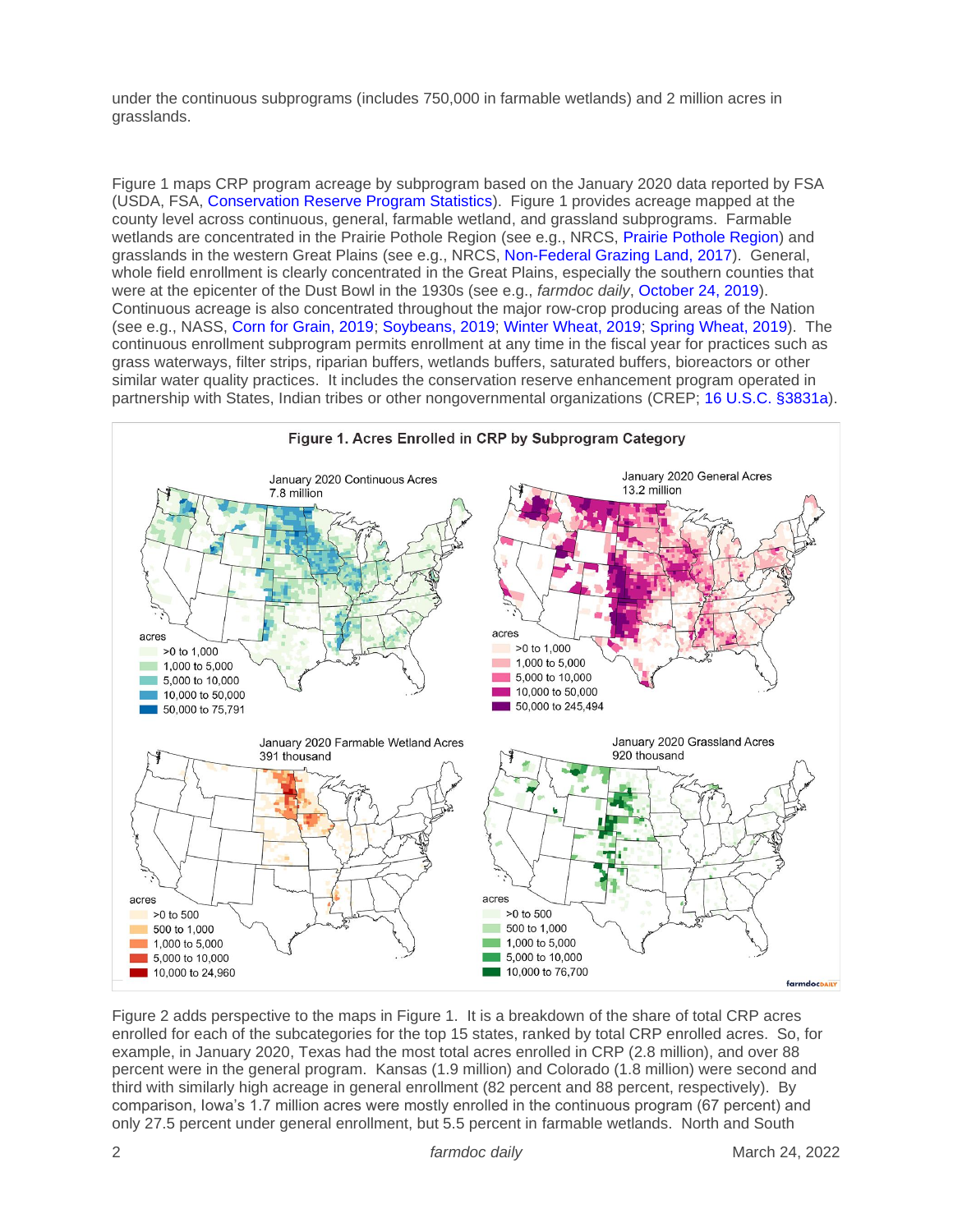Dakota have the highest share of CRP enrollment in farmable wetlands (10.6 percent and 8.7 percent, respectively), while Nebraska (32 percent) and South Dakota (12 percent) had the highest share in grasslands among these states. Similar to Iowa, Illinois (841,000) has most CRP acreage in continuous (70 percent) and just under 30 percent in the general subprogram, while Minnesota (1 million) had 64 percent in continuous, 32 percent in general, and almost 4 percent in farmable wetlands.



#### **Discussion: Relevant Provisions of the CRP Statute; Historical Summary**

Congress created the CRP in the landmark Food Security Act of 1985 [\(P.L. 99-198\)](https://www.congress.gov/bill/99th-congress/house-bill/2100/text?q=%7B%22search%22%3A%5B%22pl+99-198%22%2C%22pl%22%2C%2299-198%22%5D%7D&r=1&s=6) during the depths of the 1980s farm economic crisis as part of the vast federal response to it. For perspective on CRP's origins, Figure 3 illustrates the total cropland used for producing crops in the United States from 1910 to 2020 as reported by USDA's Economic Research Service (ERS, [Major Land Uses,](https://www.ers.usda.gov/data-products/major-land-uses/) *Summary Table 3*) with 1985 highlighted (see also, *farmdoc daily*, [February 27, 2020;](https://farmdocdaily.illinois.edu/2020/02/the-conservation-question-part-8-interregnum-and-acres.html) [June 26, 2020\)](https://farmdocdaily.illinois.edu/2020/06/production-controls-set-aside-acres-part-1-reviewing-history.html). In brief historical context, a massive spike in acres used for crops can been seen throughout the 1970s and into the 1980s farm crisis. Notably, the spike begins in the wake of the 1972 grain deal with the Soviet Union, which cleared out U.S. surplus stocks of wheat and other grains. Prices spiked and Congress changed farm policy to incentivize production through target prices and deficiency payments. Secretary of Agriculture Earl Butz infamously declared they had reached the promised land and encouraged farmers to plant fencerow to fencerow and to get big or get out. Farmers expanded acres, causing massive soil erosion and other natural resource problems; coupled with stagflation, inflated land values and then a spike in interest rates, heavily indebted farmers collapsed into crisis in the late 1970s and early 1980s (see e.g., *farmdoc daily*, [May 30, 2019;](https://farmdocdaily.illinois.edu/2019/05/a-brief-review-of-the-consequential-seventies.html) [July 11, 2019\)](https://farmdocdaily.illinois.edu/2019/07/the-other-side-of-the-seventies.html). CRP was added to the farm bill to retire acres that arguably should not have been in production, but also to reduce total acres adding to crop surpluses in a depressed farm economy.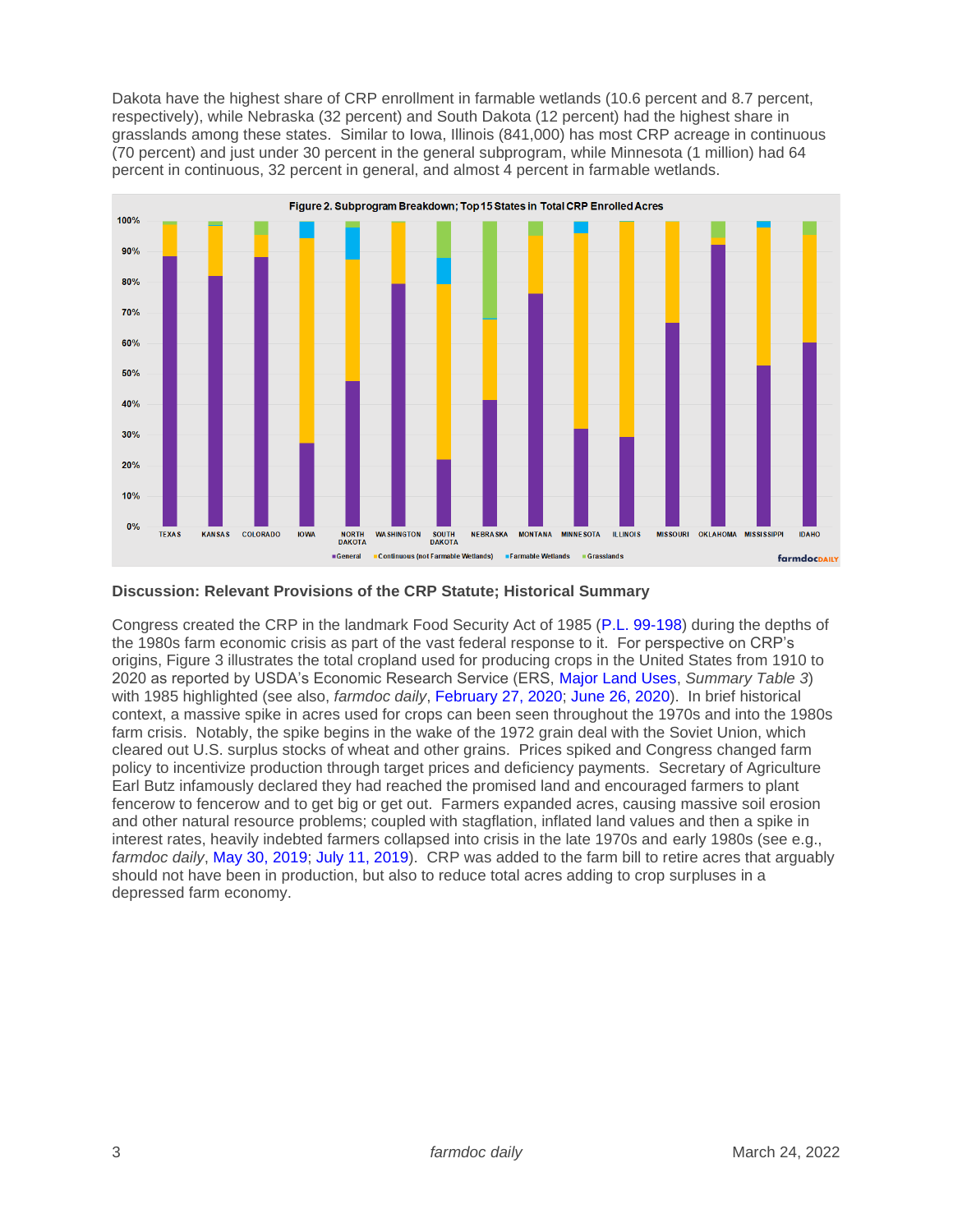

Figure 4 provides total acres enrolled in CRP at the national level since 1986 and the acreage cap from each farm bill. Also included are the acres set to contractually expire in the coming fiscal years. Congress initially established a goal of enrolling up to 45 million acres in the program. In no year has CRP met its farm bill acreage cap and acreage enrolled has fallen off significantly in recent years. Note that the 2014 Farm Bill reduced acres each fiscal year (to 24 million) and the 2018 Farm Bill increased them each fiscal year to 27 million, which is carried through the coming years similar to baseline assumptions. Each fiscal year presents the potential for acres to come out of the program and return to production as contracts expire and acres can be reenrolled.



Figure 5 adds the acres enrolled in CRP by subprogram each September (2012-2020) and the monthly enrollment for 2021 and January 2022 as reported by FSA. Most noticeable in Figure 5 is the decrease in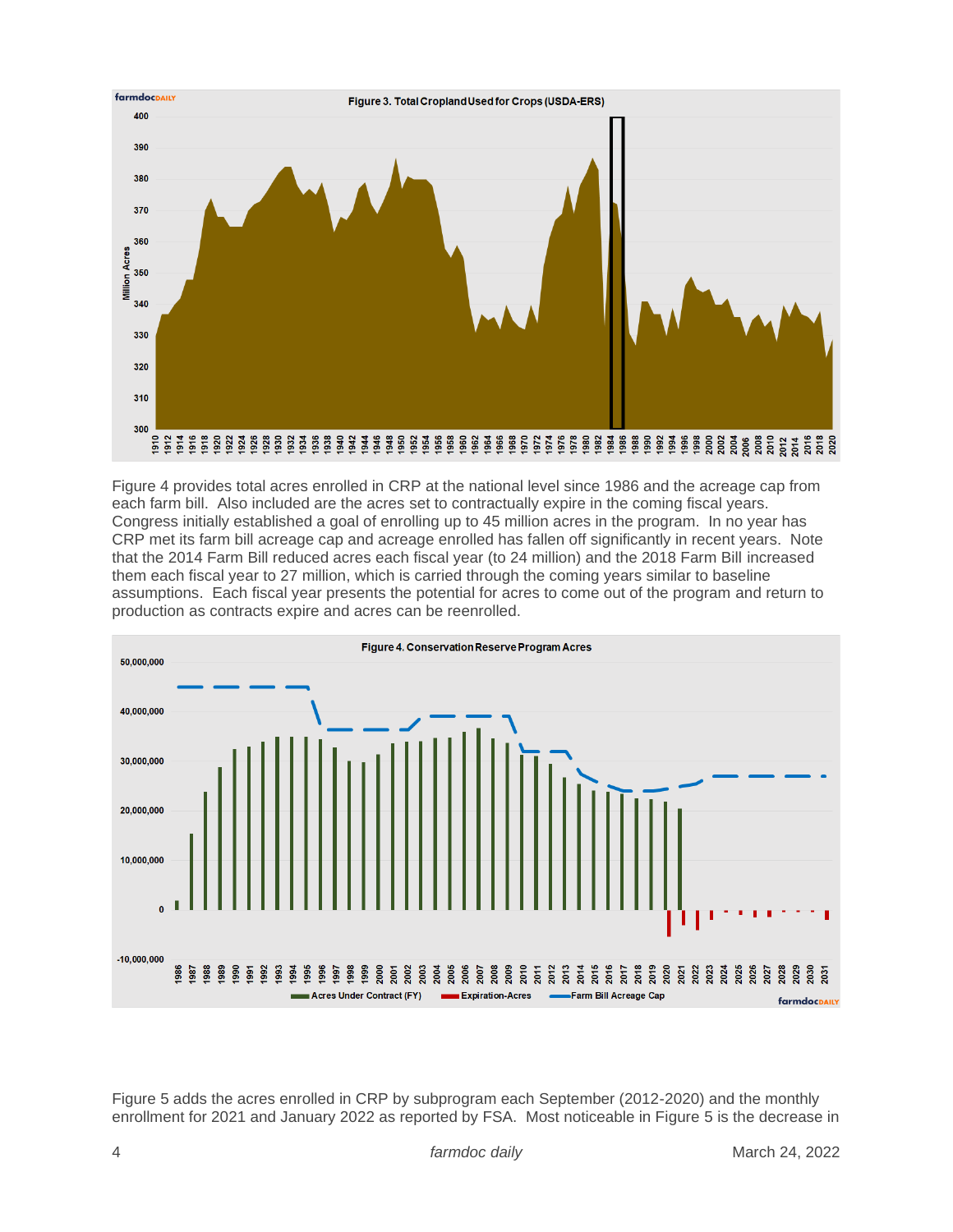the acres under general enrollment, which have dropped from 82 percent of the acres enrolled in 2012 to 46 percent in 2022, dropping from 24 million acres in 2012 to 10.2 million in 2022 (see also, *farmdoc daily*, [February 17, 2022;](https://farmdocdaily.illinois.edu/2022/02/conservation-reserve-programs-evolving-mission.html) [December 8, 2021\)](https://farmdocdaily.illinois.edu/2021/12/net-change-in-crp-acres-2020-2021-program-year.html).



Tension and conflict reside at the core of CRP's acreage retirement policy between production of staple commodities for market and the conservation of natural resources, especially the reduction of soil erosion. Acres in the program are removed from crop production for ten to fifteen years, a potentially long time given the vagaries of weather and markets, but CRP is reauthorized every five years along with the rest of the farm bill. Figure 6 illustrates total acres planted to corn, soybeans and wheat reported by NASS (USDA NASS, [Quickstats\)](https://quickstats.nass.usda.gov/) and the total acres enrolled in CRP (FSA) for the previous ten years (2012 to 2021). Compared to 2012, total acres enrolled in CRP have fallen by more than 9 million acres in 2021. Acres planted to wheat in 2021 were 8.6 million less than in 2012, while acres planted to corn were nearly 4 million less. Among these, only soybean acreage has increased, with nearly 10 million more acres planted to soybeans in 2021 compared to 2012.

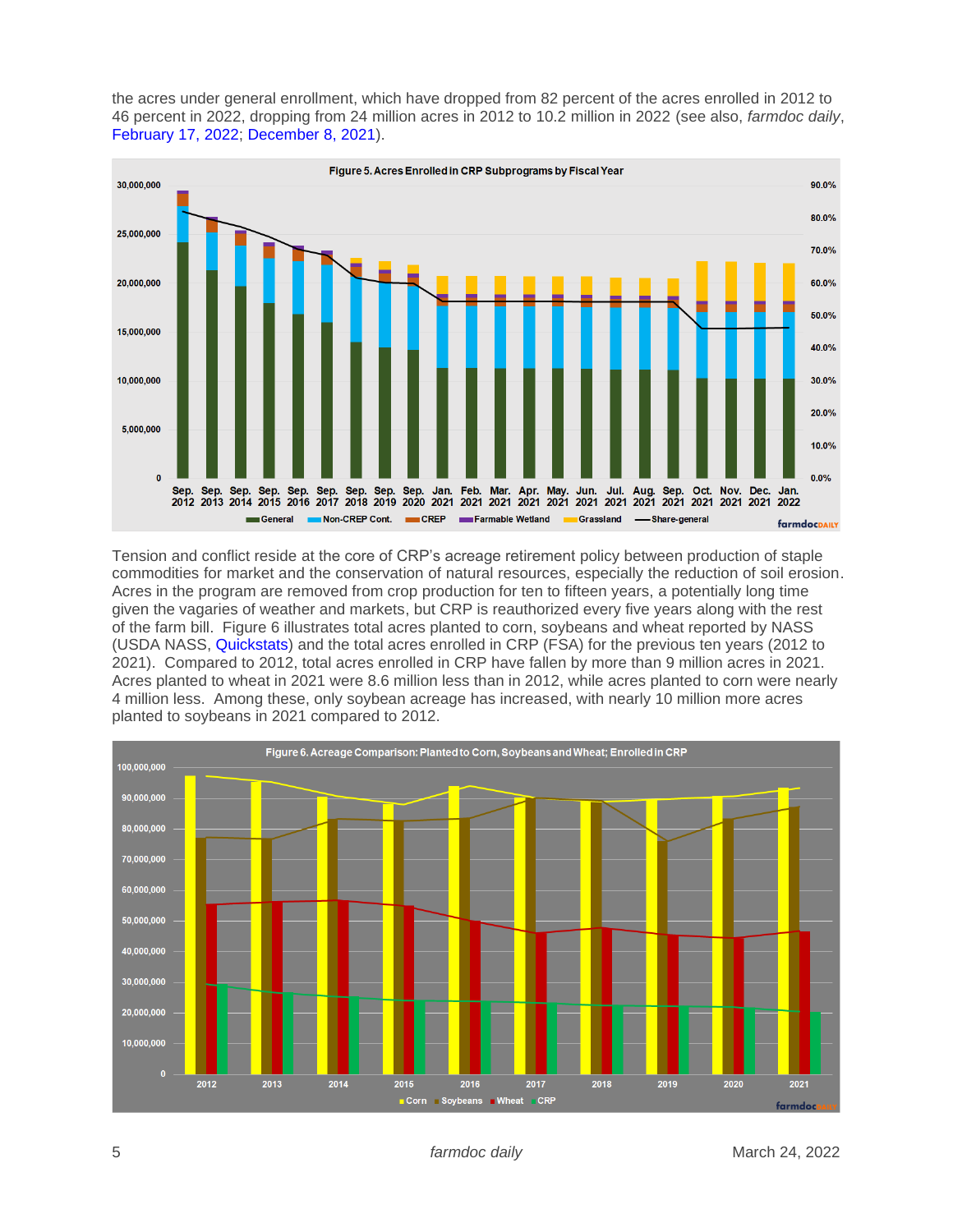Striking a balance is no simple matter and Congress has provided the Secretary discretion to make temporary contract modifications or waiver of a term or condition of a CRP contract to permit acres to "be devoted to the production of an agricultural commodity during a crop year" from the beginning (P.L. 99- 198, Section 1235(c)(2); [16 U.S.C. §3835\(c\)\(2\)\)](https://uscode.house.gov/view.xhtml?req=granuleid:USC-prelim-title16-section3835&num=0&edition=prelim). USDA regulations provide for modification to produce an agricultural commodity only "under exceptional circumstances" during the crop year [\(7 C.F.R.](https://www.ecfr.gov/current/title-7/subtitle-B/chapter-XIV/subchapter-B/part-1410)  [§1410.32\)](https://www.ecfr.gov/current/title-7/subtitle-B/chapter-XIV/subchapter-B/part-1410). Both statute and regulation leave questions about the conditions upon which any modification could be granted and what the Secretary might require. In addition, the statute also provides for emergency haying, grazing or other emergency forage use "in response to a localized or regional drought, flooding, wildfire, or other emergency, on all practices, outside the primary nesting season" subject to certain conditions, as well as other grazing with a 25 percent reduction in the rental rate [\(16 U.S.C.](https://uscode.house.gov/view.xhtml?req=granuleid:USC-prelim-title16-section3833&num=0&edition=prelim)  [§3833\(b\)\)](https://uscode.house.gov/view.xhtml?req=granuleid:USC-prelim-title16-section3833&num=0&edition=prelim), which is mirrored in the regulation [\(7 C.F.R. §1410.63\)](https://www.ecfr.gov/current/title-7/subtitle-B/chapter-XIV/subchapter-B/part-1410).

Potentially more notable than the modification and emergency provisions has been the legislative developments since 1985. Congress has consistently authorized more flexibility and a greater variety of contracts or subprograms. Continuous enrollment was added for acres devoted to hardwood trees by the 1990 Farm Bill (*Food, Agriculture, Conservation, and Trade Act of 1990*, [P.L. 101-624\)](https://www.congress.gov/bill/101st-congress/senate-bill/2830?q=%7B%22search%22%3A%5B%22pl+101-624%22%2C%22pl%22%2C%22101-624%22%5D%7D&s=1&r=1). The 2002 Farm Bill (*Farm Security and Rural Investment Act of 2002*, P.L. [107-171\)](https://www.congress.gov/bill/107th-congress/house-bill/2646/text?q=%7B%22search%22%3A%5B%22farm%22%2C%22farm%22%5D%7D&r=2&s=6) substantially rewrote the CRP, including a pilot program for wetland and buffer acreage that would become the farmable wetland program. The 2008 Farm Bill [\(P.L. 110-246\)](https://www.congress.gov/bill/110th-congress/house-bill/6124/text?q=%7B%22search%22%3A%5B%22p.l.+110-246%22%2C%22p.l.%22%2C%22110-246%22%5D%7D&r=2&s=1) revised the pilot program for wetlands and added a transition program for beginning and socially disadvantaged farmers. The 2014 Farm Bill, (*Agricultural Act of 2014*, [P.L. 113-79\)](https://www.congress.gov/bill/113th-congress/house-bill/2642/text?q=%7B%22search%22%3A%5B%22%5C%22agriculture+act%5C%22%22%2C%22%5C%22agriculture%22%2C%22act%5C%22%22%5D%7D&r=7&s=8) added the grasslands enrollment option and the 2018 Farm Bill (*Agricultural Improvement Act of 2018*, [P.L. 115-334\)](https://www.congress.gov/bill/115th-congress/house-bill/2/text?q=%7B%22search%22%3A%5B%22HR2%22%2C%22HR2%22%5D%7D&r=1&s=4) set the 2 million acre-goal for it. The 2018 bill also added new pilot programs for a 30-year contract (CLEAR 30) and the Soil health and income protection pilot program (SHIPP) that provide for shorter-term contracts (3, 4, or 5 years) [\(16 U.S.C. §3831c\)](https://uscode.house.gov/view.xhtml?req=granuleid:USC-prelim-title16-section3831c&num=0&edition=prelim). These revisions to CRP can be seen in the acreage distribution in the maps in Figure 1, as the program is arguably adapted to regional differences.

# **Concluding Thoughts**

As the unprovoked Russian aggression shakes loose some horrid ghosts of humankind's past, the death and destruction unfolding in Ukraine creates complications on top of complexities. Among them are the very real and acutely problematic concerns about high prices for commodities, crops and food; the specters of inflation, food shortages and famine further cloud the picture. Complexities and complicated circumstances can compound and confound, but they rarely succumb to simple solutions. History counsels caution; short-term decisions can have long-term consequences and may not accomplish much for the costs. CRP provides an example. Over 20 million acres of former cropland is locked away from production in long-term contracts, but that does not necessarily offer a simple solution for shortages, particularly in the short term. The program is neither monolithic nor static. Acres enrolled in CRP have declined significantly since the modern peak of 36.8 million total acres in 2007, but more than half of the acres enrolled have shifted into the continuous subprograms, especially across the major crop producing areas. Much more needs to be known about all enrolled acres, their potential for meaningful production, and the potential consequences. Evaluation should also incorporate the current and near-term state of commodity production and usage, including that American farmers planted 8.6 million fewer acres of wheat in 2021 than they did a decade earlier. As the agricultural committees in Congress begin the farm bill reauthorization process, CRP will be among the major topics reviewed, debated and for which changes will be considered. USDA and other researchers could assist the search for effective responses by producing a full inventory and evaluation of the acres under contract. Some subset of the enrolled acres could contribute to relieving shortages, but beneath others may lie the Dust Bowl's mountains of blowing topsoil or the 1970s erosion problems.

# **References**

Coppess, J. ["The Conservation Question, Part 8: Interregnum and Acres.](https://farmdocdaily.illinois.edu/2020/02/the-conservation-question-part-8-interregnum-and-acres.html)" *farmdoc daily* (10):36, Department of Agricultural and Consumer Economics, University of Illinois at Urbana-Champaign, February 27, 2020.

Coppess, J. ["A Brief Review of the Consequential Seventies.](https://farmdocdaily.illinois.edu/2019/05/a-brief-review-of-the-consequential-seventies.html)" *farmdoc daily* (9):99, Department of Agricultural and Consumer Economics, University of Illinois at Urbana-Champaign, May 30, 2019.